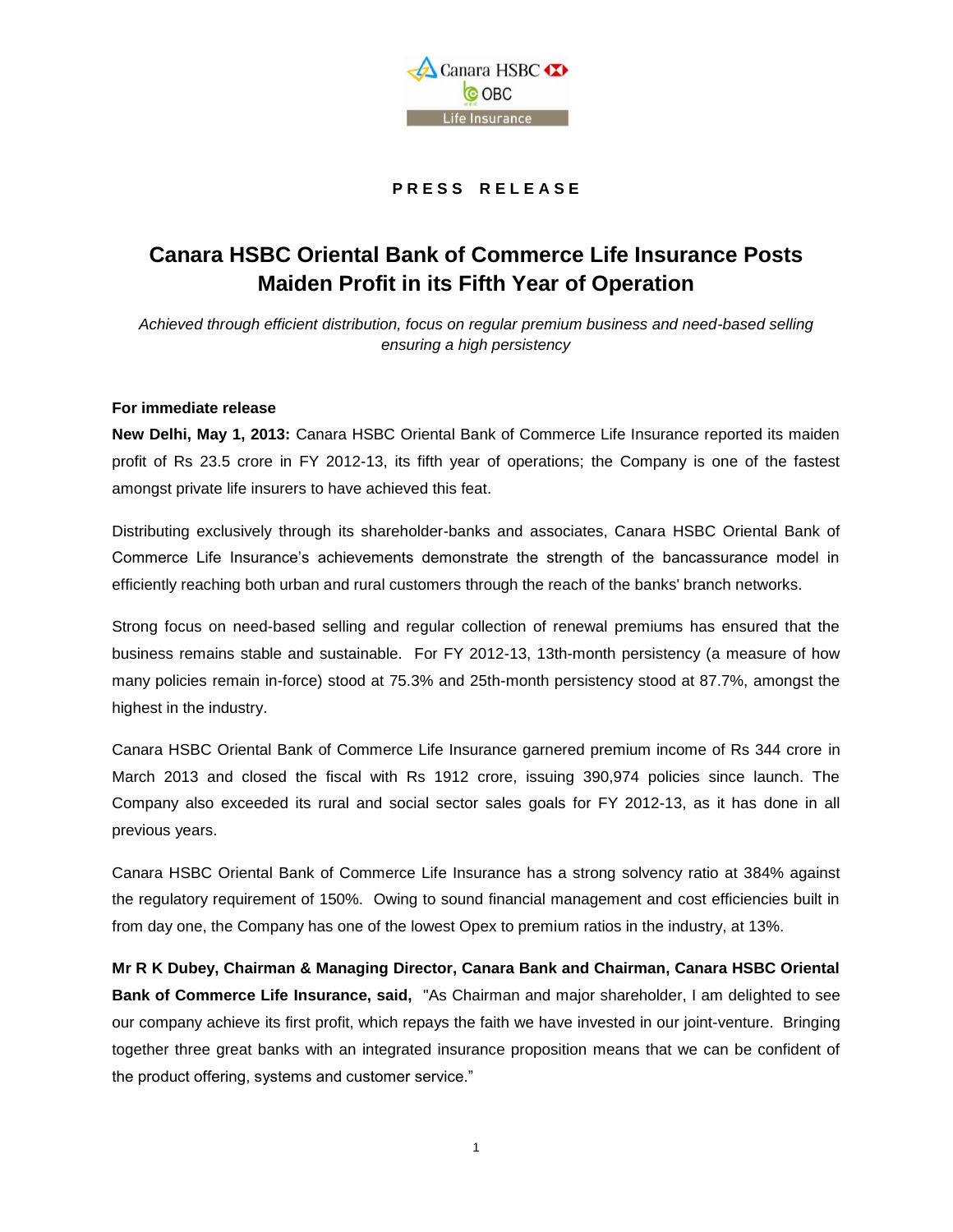

**Mr John Holden, Chief Executive Officer, Canara HSBC Oriental Bank of Commerce Life Insurance, said,** "While a lot has changed in the last five years, we are confident of sustained profitable growth; we have the right business model and we have the right business partners. Our focus on regular premium policies, which is closely aligned to the long-term nature of life insurance, has ensured continuous inflows and helped to build sustainable income to support the cost base, delivering a path to profitability. Our philosophy is based on propositions aligned to the core needs of customers, which don't change even if the platform or product structure does and we welcome the pro-consumer product regulations introduced by the IRDA."

**Mr Holden added,** "It is indeed encouraging to see our Company on a firm footing with a strong and now profitable growth trajectory, in such a short span. Our achievement is a result of the commitment of our banks and employees in meeting the insurance needs of their customers."

**-Ends-**

# **About Canara HSBC Oriental Bank of Commerce Life Insurance Company Limited**

### **[\(www.canarahsbclife.com\)](http://www.canarahsbclife.com/)**

Canara HSBC Oriental Bank of Commerce Life Insurance Company Limited was launched in June 2008 and is jointly owned by two of India's largest public sector banks – Canara Bank (holding 51%) and Oriental Bank of Commerce (23%) – and HSBC Insurance (Asia Pacific) Holdings Limited (26%), the Asian insurance arm of one of the world's largest banking and financial services groups – HSBC. The Company has exclusive access to around 60 million customers and a pan-India network of over 5500 branches of Canara Bank, HSBC and Oriental Bank of Commerce.

The formidable distribution strength and in-depth local market knowledge of Canara Bank and Oriental Bank of Commerce coupled with the considerable insurance experience, product range and proven bancassurance capabilities of HSBC make this an unparalleled union of financial strength, expertise and most importantly, trust.

To deliver affordable insurance solutions to address the needs of the rural population, the social sector and economically weaker sections of the society, especially those who have no or very little access to organised financial services, the Company tied up with three Rural Regional Banks (RRBs) – Pragathi Gramin Bank in Karnataka, Shreyas Gramin Bank in Uttar Pradesh and South Malabar Gramin Bank in Kerala that have a network of over 800 branches and reach out to more than 8 million customers.